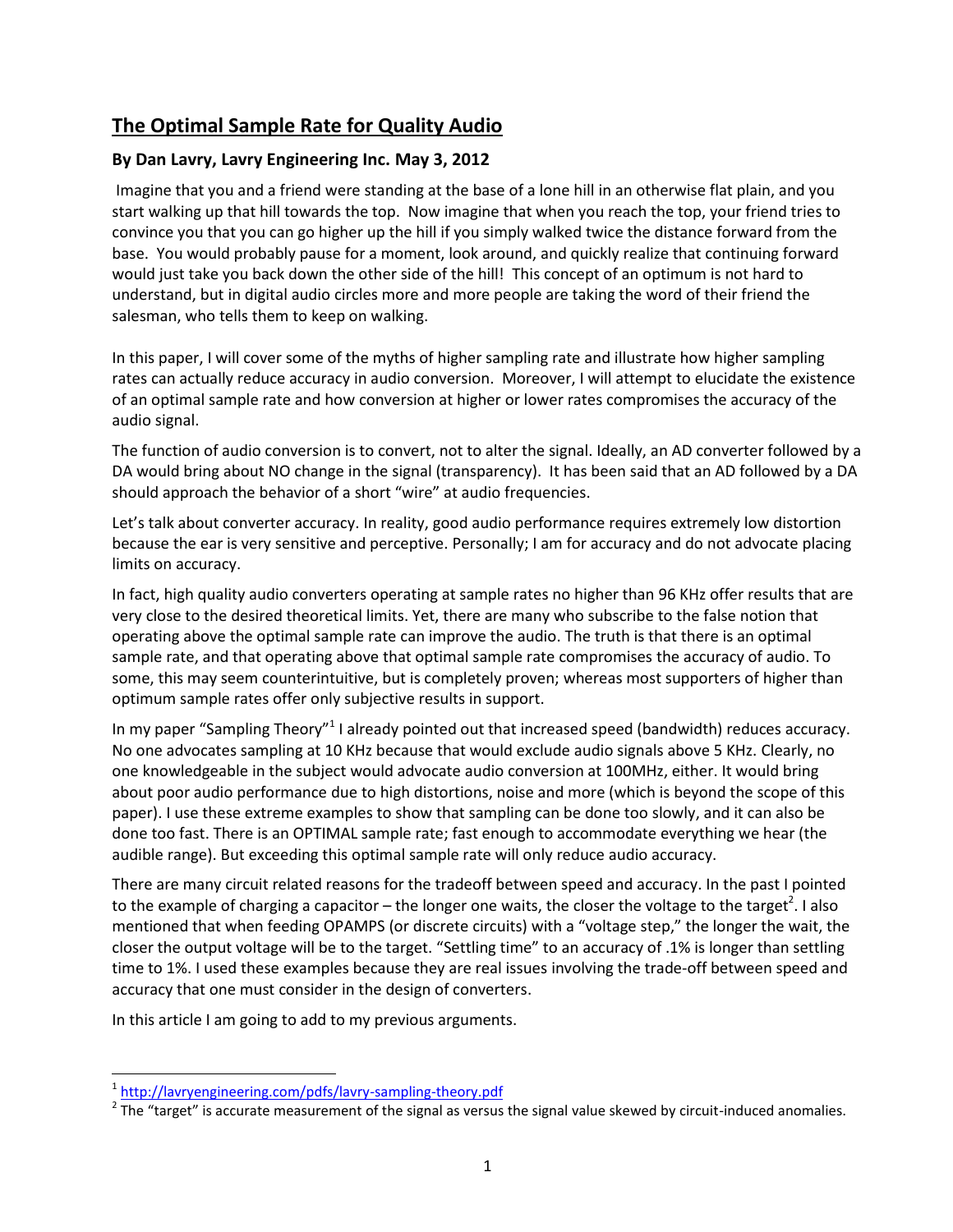It is always unwise and potentially harmful to include signals that are not needed; it is good practice to keep the signals that are needed, while keeping everything else out. For example, a digital audio clock signal needs to be a clean signal, with minimal radio frequency content, and minimal AC line energy or signals other than what is needed. Similarly, a theoretically perfect DC supply has no spikes and no AC content.

And for audio, it is best to reject the energy outside of the range of hearing. Of course I want to accommodate the most sensitive ears, and with some serious "safety margin". However, even after adding an extra 10 KHz, we are talking about bandwidth no higher than 40 KHz. That is why 88.2 or 96 KHz are preferred rates for audio quality.

It has been well documented that acoustic musical instruments generate energy at frequencies far above audibility. In the performance space (before any recording takes place), if there is any mechanism that enable ultrasonic<sup>3</sup> frequencies to impact what we hear, it would require energy transfer from ultrasonic frequencies to the audible range. Therefore, using microphones and gear that cover what we hear enables us to capture and keep ALL the energy we need. We can store it, convert it and at some point play back all that we need. There is no good reason for keeping what we don't hear, because everything we heard in the original performance is already there.

Sampling faster enables recording and keeping the energy that we do not hear. At best it will cause no harm. In reality there is a potential that keeping ultrasonic frequencies will cause unwanted audible alterations. One of the more well-known mechanisms for such alterations is imperfect linearity (nonlinearity) in equipment. The type of distortions generated by non-linearity is called intermodulation, and such distortions are rather offensive in nature because the distortion energy is not harmonic. Harmonic distortion tends to alter the timbre, it "colors the sound" by changing the relative harmonic content. Intermodulation is much worse, it is not related to the sound or its harmonics; thus it takes much less intermodulation distortion to become offensive to the ear.

As a practical matter, linearity gets worse and worse as frequency increase. The linearity at the audible range (lower frequencies) is better than the linearity at ultrasonic frequencies. While keeping the unnecessary ultrasonic energy may cause harm, making sure not to include the signals that we don't hear provides protection against such degradation. With none of the un-needed signals to "spill over" the problem is gone!

Most microphones are designed to match the human hearing frequency range, so they don't pick up ultrasonic energy; which is a good thing. It prevents the intermodulation I spoke of earlier from happening. Simply speaking, it is a good idea to keep as much as possible of the part of the energy we need, and to get rid of the energy we don't need (ultrasonic frequencies) as early as possible in the audio chain.

Again, ultrasonic energy will at best cause no harm to the sound you need, but it certainly cannot help; and there is another price to pay. With the current higher sample rates, the file size is doubled or even four times larger, and file transfer rates are proportionally longer. Is this price worth paying when you consider that your audio quality may also be compromised by the "spilling over" of non-musical energy in addition to all of the other inaccuracies due to using a higher than optimal sample rate?

Good conversion requires attention to capturing and reproducing the range we hear while filtering and keeping out energy in the frequency range outside of our hearing. At 44.1 KHz sampling the flatness response may be an issue. If each of the elements (microphone, AD, DA and speaker) limit the audio bandwidth to 20 KHz (each causing a 3dB loss at 20 KHz), the combined impact is -12dB at 20 KHz.

 $\overline{\phantom{a}}$ 

 $3$  Ultrasonic- Of or involving sound waves with a frequency above the upper limit of human hearing.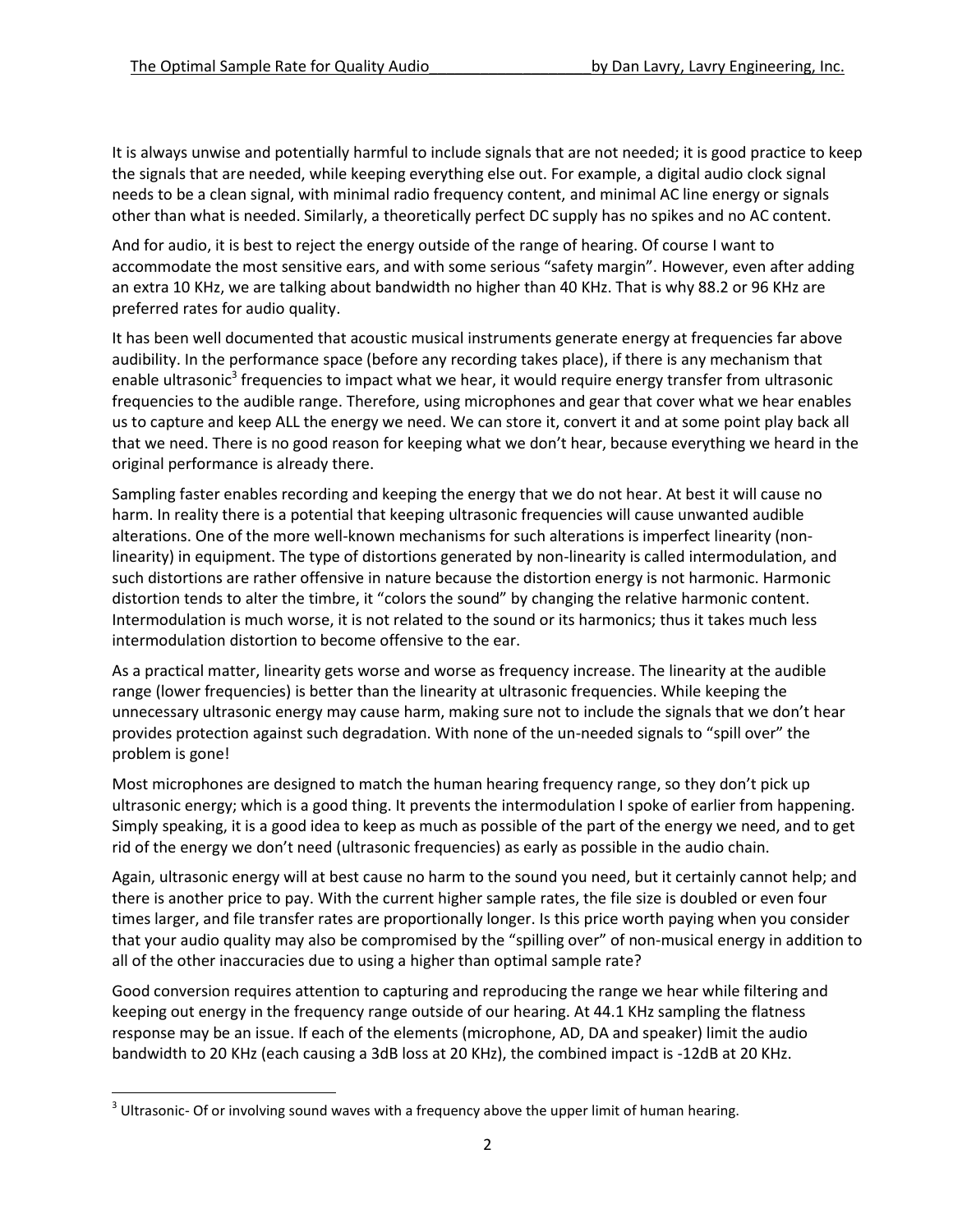At 60 KHz sampling rate, the contribution of AD and DA to any attenuation in the audible range is negligible. Although 60 KHz would be closer to the ideal; given the existing standards, 88.2 KHz and 96 KHz are closest to the optimal sample rate. At 96 KHz sampling rate the theoretical bandwidth is 48 KHz. In designing a real world converter operating at 96 KHz, one ends up with a bandwidth of approximately 40 KHz.

People that go for wide band special mics are actually leaving an opening for distortions. And equipment makers that tell you that it is good to contain a lot more bandwidth, are like someone trying to sell you twice the rental space that you need. The question is: why, when the extra space cost more? Another analogy is a camera capable of reproducing wavelengths that we don't see at extra cost. There is a potential for some ultra-violet and infrared to reduce the quality of what we do see.

Another misconception regarding higher sample rates has to do with the effect of time resolution on stereo location. Sampling does not require a specific time relationship between the sample times and the audio signals. Such a relationship cannot exist; because audio signals are arbitrary (any signal shape within the audio band is possible). There is no such thing as a "correct" sampling time with respect to the signal.

The sampling concept allows perfect capture and reconstruction of the signals as long as the sampling rate is at least twice as fast as the highest frequency contained in the signal to be recorded. There are no restrictions regarding the time at which the samples are taken, as long as the time interval between each adjacent sample is the same.

When sampling (and reconstructing) stereo or surround, all the tracks are sampled simultaneously; which ensures that the proper time relationship between channels is maintained. The sample rate does not have ANY impact on the signal timing.

Diagram 1A shows the AD conversion of an audio signal in solid red. The sample values in blue.

Diagram 1B shows the DA side. The reconstruction samples (blue) are used to "pin down" the signal at sample times. The signal (red dotted line) is reconstructed from those samples.



These plots will be referred to as the "Reference Plot."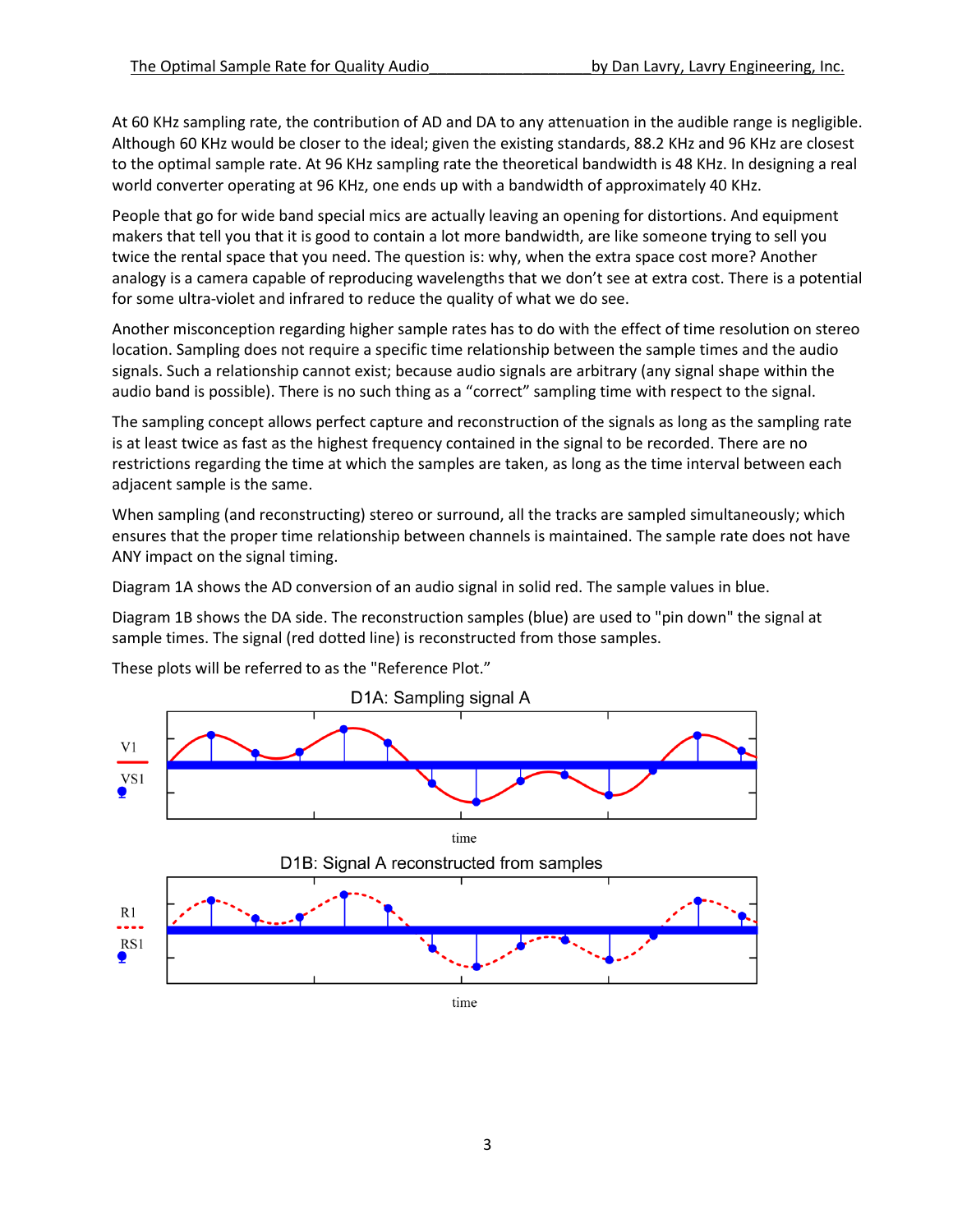Diagram 2A illustrates feeding the AD with a delayed audio signal (relative to the Reference Plots). The sample times are kept the same as in the Reference Plots. The delay results in different sample values for the same audio waveform.

Diagram 2B shows that the DA output is timed correctly. The reconstruction is made with sample values that reflect the time delay. The samples pin down the signal time properly. The timing of the reconstructed audio has nothing to do with the position of the samples relative to the waveform. In theory, sampling and reconstruction enable zero timing error between channels. Sample rate has nothing to do with accuracy of stereo time location (audio delay between channels).

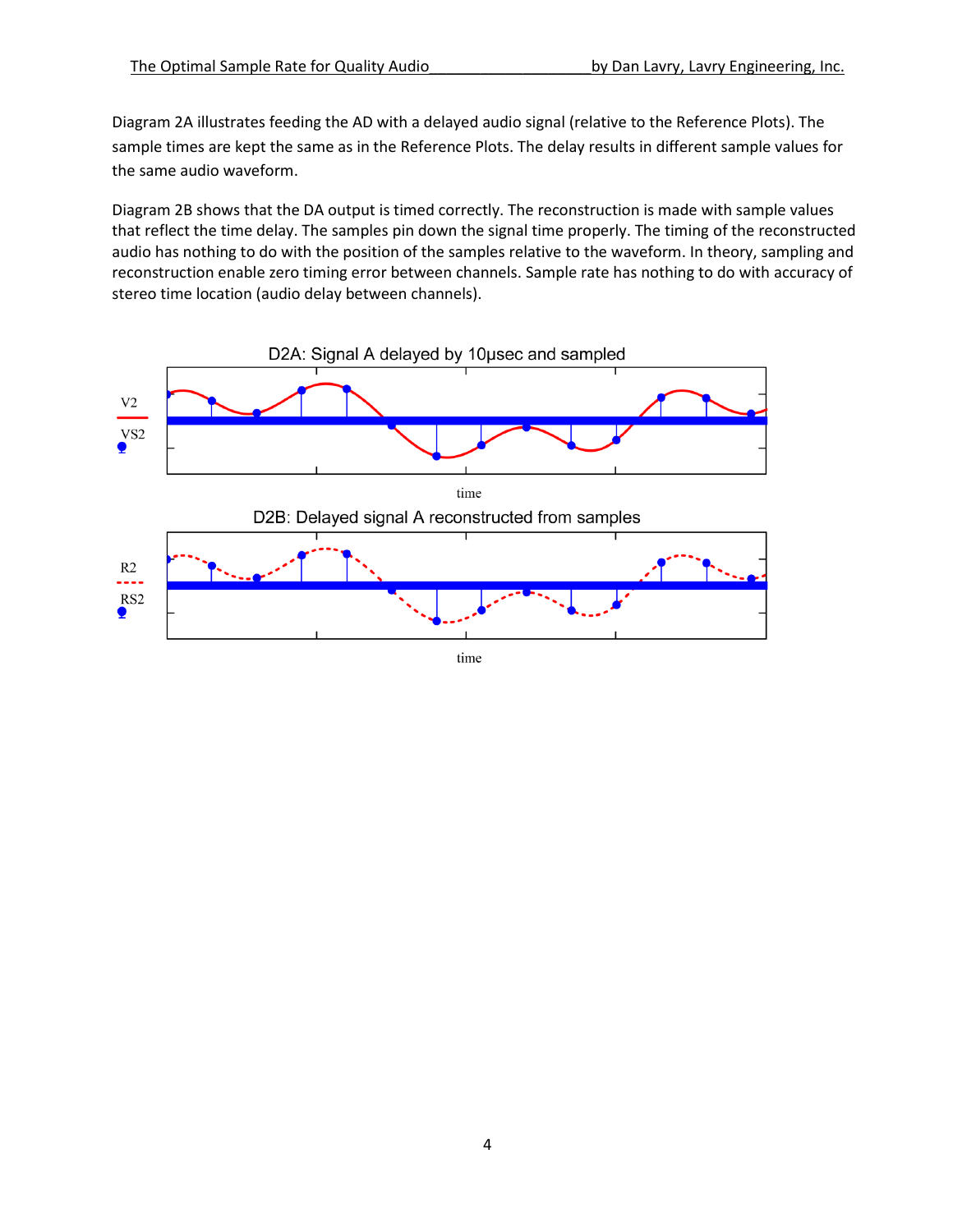Diagram 3A illustrates the same AD input signal as in the Reference Plot (without a delay). The "new" sample times (shown in black) are shifted with respect to the sample times in diagram 1A. The Reference Plot sample times are shown in blue for comparison.

Diagram 3B show how the reconstruction samples (black) "pin down" the signal at the new sample times. The signal (red dotted line) is reconstructed at the correct time. Sampling the signal at different times does not alter the delay of the audio signal at all.



Now, let's visit the myth that faster sample rates changes the timing of an audio signal. Plots 4A and 4B show the Reference Plot signal sampled and reconstructed at a higher rate. The only effect that having more "dots on the curve" has is to enable the capture and reconstruction of ultrasonic frequencies. There is NO IMPACT on the timing of the signal.